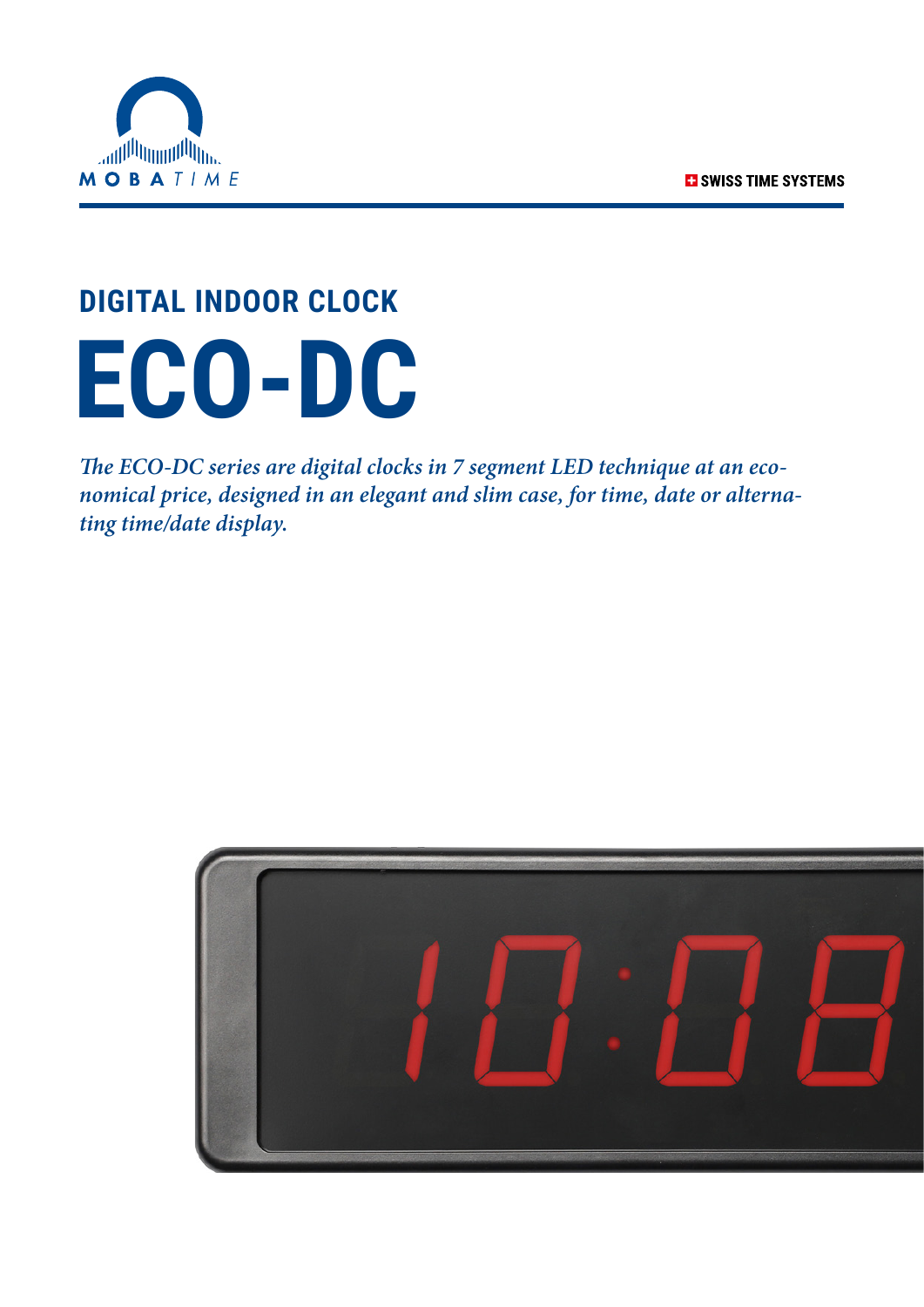## **5 STEPS TO YOUR ECO-DC**

*To make sure your digital clock meets all your requirements, you can assemble the components individually. Choose from various sizes, colors, and display variants, as well as installation options and additional options. Configure your ECO-DC according to your wishes, suitable for rooms and general conditions. Our experts will be happy to help you if you have questions.*



#### *Define your display type and digit height*  **FORMAT**

You have the choice. Display type, digit size, and number of digits offer multiple variations. The reading distance varies depending on the color, lighting, viewing angle, etc. The order code is composed as follows:

| Digit height     | 10:08 | 10:08 25 | 10:08:25 | Reading<br>distance |
|------------------|-------|----------|----------|---------------------|
| $57 \text{ mm}$  | 57.4  | 57.6     | 57x.6    | $25 - 30$ m         |
| 75 mm            | 75.4  | 75.6     | 75x.6    | $30 - 40$ m         |
| $100 \text{ mm}$ | 100.4 | 100.6    | 100x.6   | $40 - 60$ m         |



The display background is black, offering optimal display contrast with a viewing angle of 160 degrees. The digit color is selectable. The available variants:



\* not available for ECO-DC.57x.6, ECO-DC.100x.6



### **3.** *Which installation solution works?*

#### **INSTALLATION SOLUTION**

Choose the one- or double-sided solution and pick a fitting installation option.















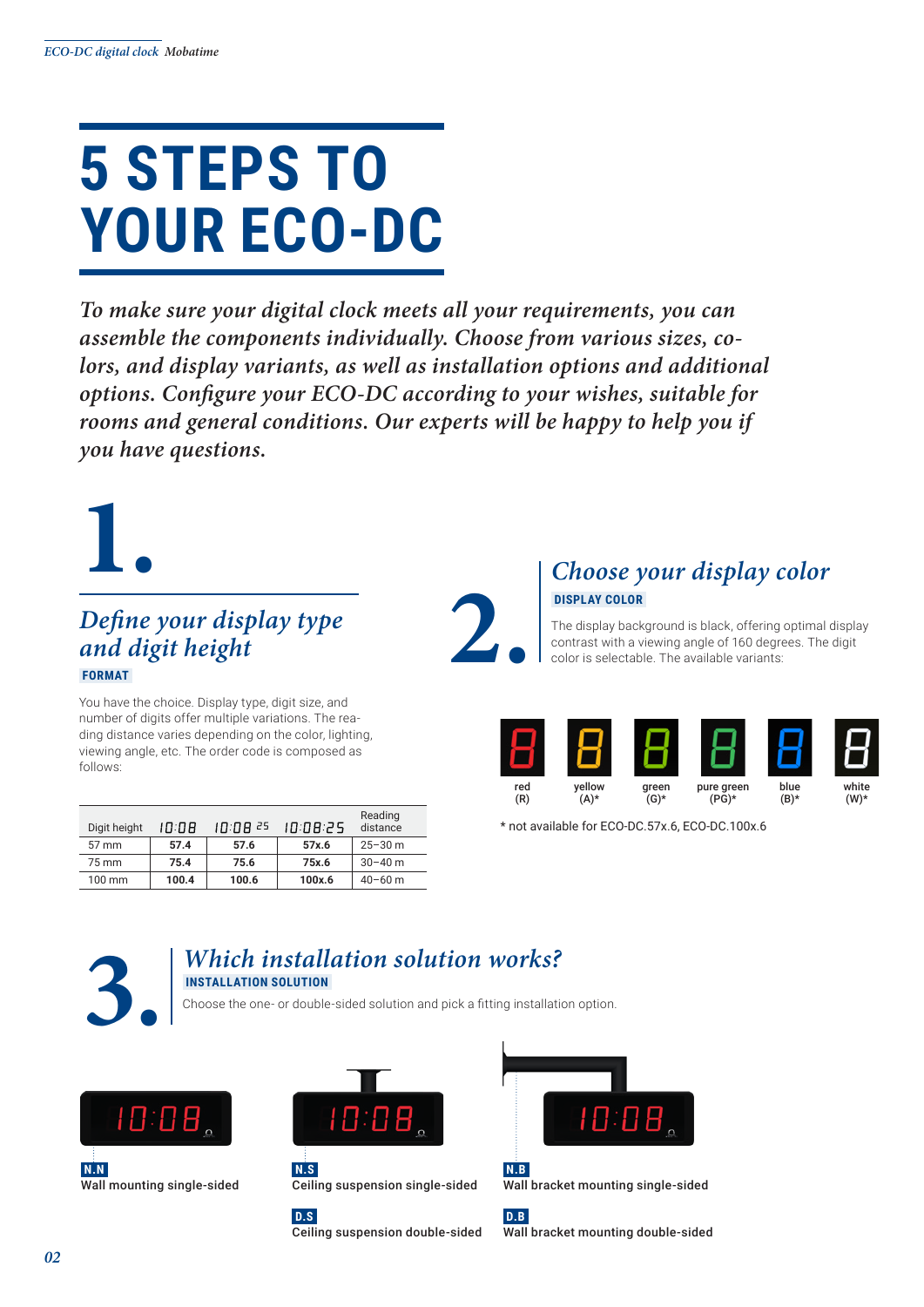#### **4.** *Which time code do you need?*  **SYNCHRONIZATION**

The ECO-DC is designed for all common synchronization types, and is also a good solution as a supplement to existing systems.

| CODE          | <b>SYNCHRONIZATION</b>       | <b>POWER SUPPLY</b> |
|---------------|------------------------------|---------------------|
| <b>MBL</b>    | <b>MOBALine</b>              | Mains               |
| <b>MBLDCF</b> | <b>MOBALine / DCF active</b> | Mains               |
| <b>IRIG</b>   | IRIG-B                       | Mains               |
| <b>NTP</b>    | <b>NTP</b>                   | Mains               |
| PoE           | <b>NTP</b>                   | PoE                 |
| WiFi          | WiFi (2.4 GHz), NTP          | Mains               |



#### **5.** *Want additional options?*  **OPTIONS**

On request, the ECO-DC can be equipped with the following additional features:

| Power supply via 18-56 VDC <sup>1</sup>                                            |
|------------------------------------------------------------------------------------|
| SMD diode display                                                                  |
| Support for temperature, stopwatch and IR<br>remote control functions <sup>2</sup> |
| IP 32 safety rating                                                                |
| IP 40 safety rating <sup>3</sup>                                                   |
| $\cdots$ $\cdots$ $\cdots$                                                         |

1 not available for PoE version

2 simultaneous use of a temperature sensor (TP) and a

wired stopwatch control keyboard (SK) is not possible 3 cannot be combined with option E

*Do you need accessories?*  **ACCESSORIES** 

Whether high-precision synchronization from satellite or radio, convenient operation, or temperature display – you can find the right accessories for your clock here.

| <b>CODE</b>     | <b>ACCESSORY</b>                                                                                                                                               |
|-----------------|----------------------------------------------------------------------------------------------------------------------------------------------------------------|
| IR              | remote IR controller                                                                                                                                           |
| <b>SK</b>       | keyboard for clock and stopwatch control, cable 5m, handheld                                                                                                   |
| TP 3m           | temperature sensor, IP 66, cable 3m <sup>1</sup>                                                                                                               |
| TP 30m          | temperature sensor, IP 66, cable 30m <sup>1</sup>                                                                                                              |
| <b>TP RS485</b> | temperature sensor with RS 485 interface, power supply 12 VDC.<br>cable between sensor and interface 3 m (for SI version only) <sup>1</sup>                    |
| <b>TP LAN</b>   | temperature sensor with Ethernet interface, power supply 5 VDC,<br>cable between sensor and interface 3 m (for NTP, PoE and WiFi<br>version only) <sup>1</sup> |

1 only for clocks with option E

## **YOUR ECO-DC CLOCK IS COMPLETE**

You can now order your ECO-DC and calculate the corresponding code. Enter the abbreviation for each component of your choice in the bright field and find your product code. It can be used immediately as an order code.

| My ECO-DC clock               | ECO-DC. |  |  |
|-------------------------------|---------|--|--|
| 1. Format                     | Code    |  |  |
| 2. Display color              | Code    |  |  |
| 3. Installation solution Code |         |  |  |
| 4. Synchronization Code       |         |  |  |
| 5. Option                     | Code    |  |  |

#### *Example order code*



|         |                            |             | 3                              |                  |           |
|---------|----------------------------|-------------|--------------------------------|------------------|-----------|
| ECO-DC. | 57.4.                      | R.          | N.N.                           | <b>NTP</b>       |           |
| ECO-DC  | digit height 57mm<br>HH:MM | red display | wall mounting,<br>single-sided | Ethernet version | no option |